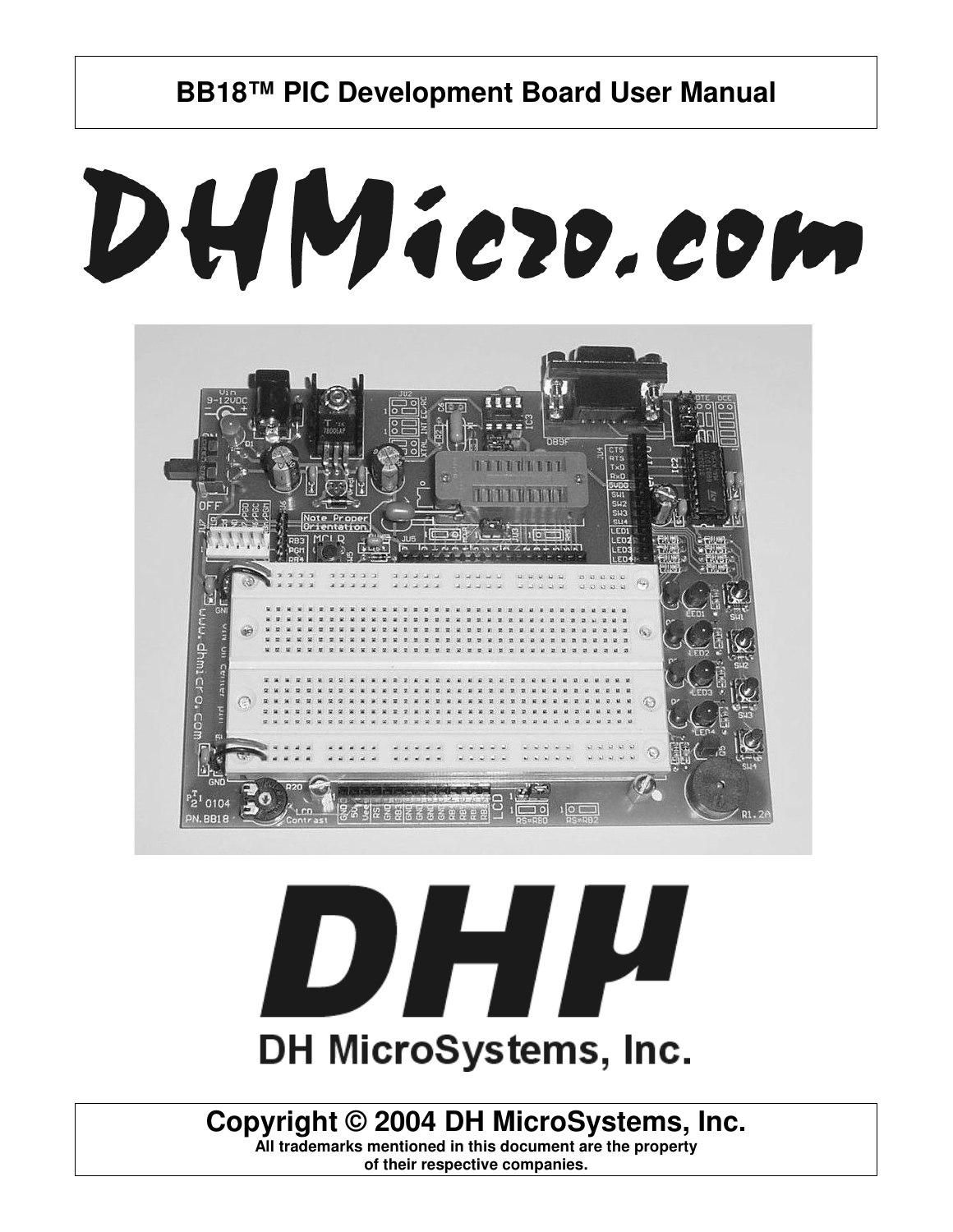## **Description**

This is our first completely reusable hardware and software development board for 18 pin PIC microcontrollers.

This board features innovations that set it apart from other development boards; innovations like a solderless breadboard for test circuit construction, an 18 pin ZIF socket for the PIC, and socketed oscillator parts for supporting all PIC oscillator configurations (4MHz ceramic resonator ships with the board). Additionally, all microcontroller and I/O signals are available on 2 sockets (JU5 & JU4) which will accept standard wire jumpers used for breadboard prototyping making new design simple to setup and test.

For user I/O this board has 4 push buttons, 4 LEDs, a buzzer, an RS232 interface that can be jumper configured for DCE or DTE (no null modem cables required), and an LCD socket for 1x16, 2x16, and 4x16 LCD modules.

This board is an excellent starting point for any of your 18 pin PIC projects. You can develop your hardware and software on it and when you are satisfied with it you can migrate your design onto one of our other **RapidNN** prototyping boards for a more permanent prototype.

## **Additional Resources**

Numerous sources of information are available for both beginning and advanced users.

Microchip Technology Inc. manufactures the PIC microcontroller line. Their website can be found at **www.microchip.com**. It contains datasheets for all of their microcontrollers, app-notes, and code samples for a variety of applications.

Another excellent on-line resource for Microchip PIC development is the Piclist at **www.piclist.com**. It contains project info, code examples, and links to PIC related sites.

Beginner users might also consider the books published by Square 1 Electronics. They can be found at **www.sq-1.com**.

This list is by no means comprehensive. Many other excellent websites and publications are available and this list is only intended as a starting point for the beginner.

## **Features**

#### **General:**

- Overall board dimensions 5.50" x 4.50".
- Constructed on a 2-layer PCB with solder masks and a informative silk screen legends.
- 18 pin ZIF socket for the PIC.
- 350 pin solderless breadboard prototyping area.
- Power and GND pins run the length of the breadboard on both the top and bottom.
- All 16 microcontroller port pins brought out to an 18 pin inline socket at the top of the breadboard.
- ICSP header.
- 4 rubber feet on the corners.

#### **Microprocessor:**

- Compatible with all MicroChip PIC 18 pin DIP packaged microprocessors.
- PIC16C52, 54, 56, 58, 554, 556, 558, 61, 620, 621, 622, 71, 710, 711, 712, 715, 716, 717, 84, PIC16E623, 624, 625, PIC16F627, 628, 818, 819, 83, 84 (and others).

#### **Oscillator Options:**

- Crystal or ceramic resonator (DC-20MHz).
- RC oscillator (internal and external).
- TTL oscillator (DIP-8 packaged).
- All oscillator components are socketed for easy removal, and are onfigured via jumper block JU2.

#### **Power Supply Options:**

- T0-220 7805 installed with heatsink.
- Power switch and power-on LED.
- DC power receptacle.

#### **User I/O Options:**

- 4 push buttons.
- 4 LEDs (buffered with transistors).
- Piezo buzzer.
- RS232 interface.
- LCD socket with contrast adjustment pot.
- All I/O signals available on a 14 pin header.

## **Requirements**

 In order to use this board, you need to have a 9- 12VDC wall adapter for power, an 18 pin PIC microcontroller, the tools to program it, and jumper wires to attach the PIC header (JU5) to the solderless breadboard and to the I/O header (JU4).

**Copyright © 2004 DH MicroSystems, Inc. All trademarks mentioned in this document are the property of their respective companies.**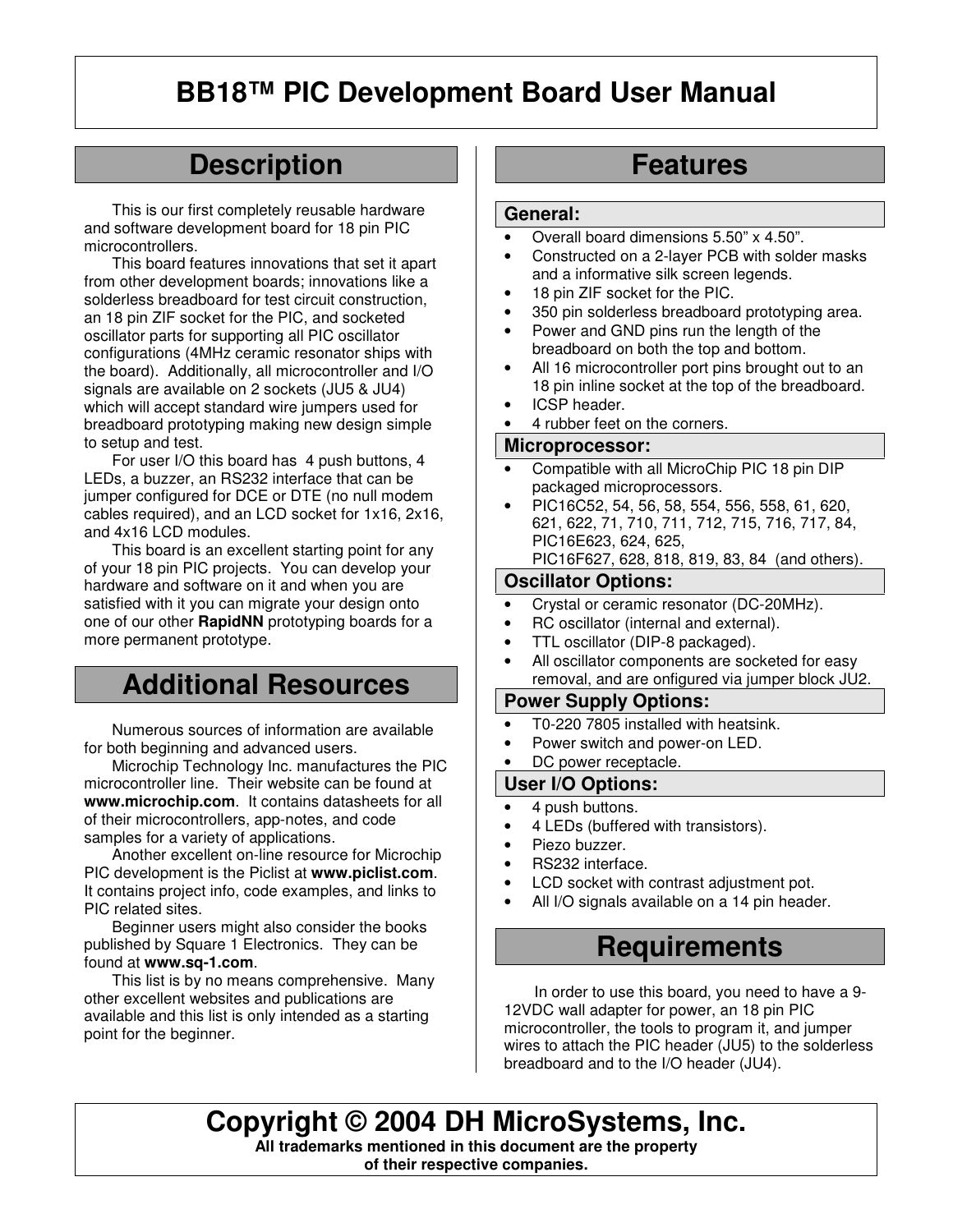## **Board Schematic-PIC Socket, Oscillator, & Power Supply**



## **Copyright © 2004 DH MicroSystems, Inc.**

**All trademarks mentioned in this document are the property of their respective companies.**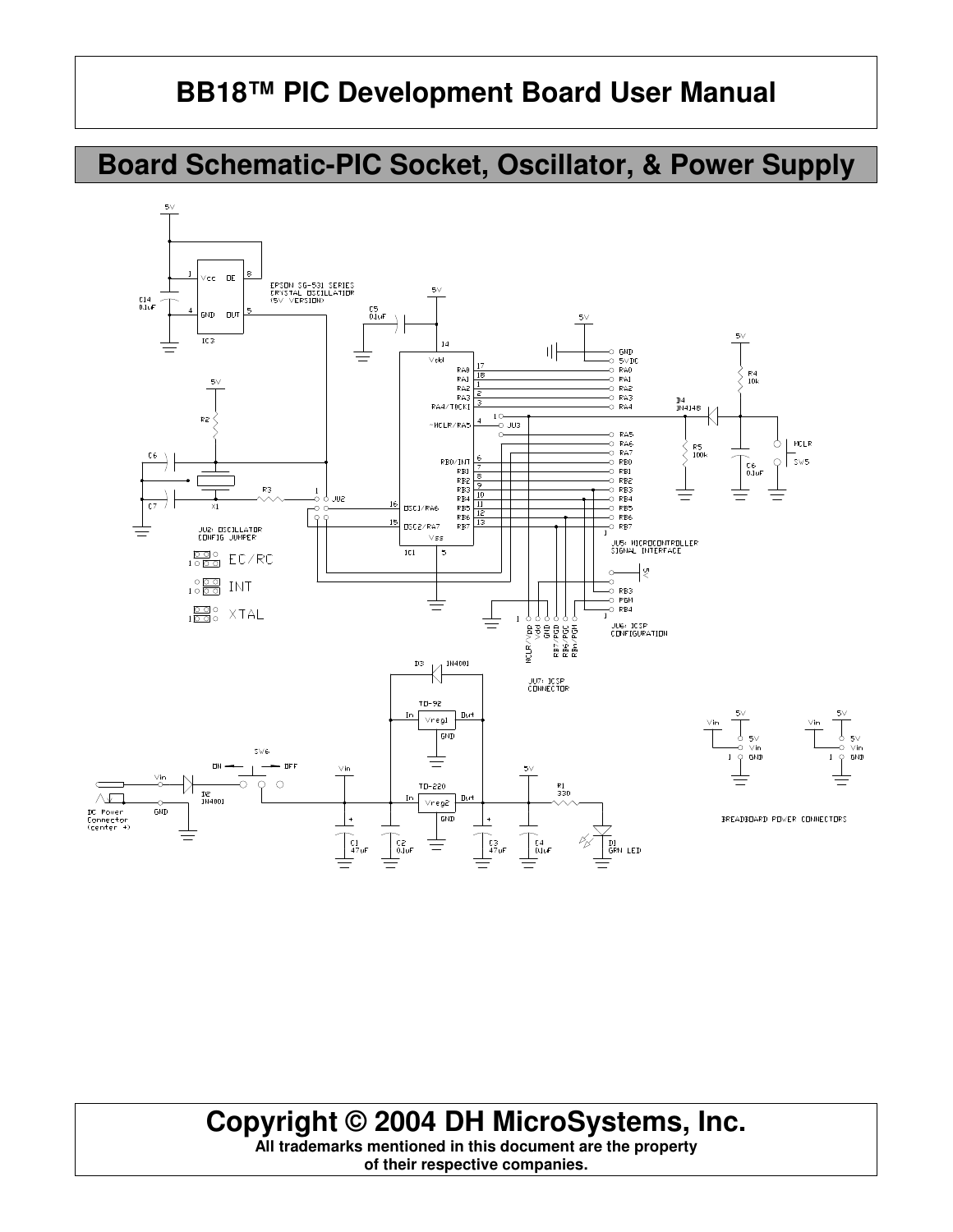## **Board Schematic-User I/O**



## **Development Board Configuration & Usage**

#### **Microcontroller:**

This board will support any 18 pin DIP packaged Microchip PIC microcontroller. The pin designations in the schematic on the previous page and on our PCB represent only basic port definitions for each pin. Refer to the Microchip datasheet for all the features and alternate pin definitions for the microcontroller that you select for use.

 To open the ZIF socket lift the handle untill it is straight up. The PIC can now be inserted or removed. To lock the PIC in place once inserted, just lower the handle all the way back down again. When inserting a PIC in the socket make sure that it is oriented properly; pin 1 should be closest to the lock/unlock lever (also see the silkscreen legend just to the left of the ZIF socket for an orientation reminder)

 Some PIC variants allow the MCLR pin to be configured as port pin RA5; jumper block JU3 is used to configure the board for either. A shorting jumper on JU3 pins 1-2 enables the MCLR button; a jumper across pins 2-3 enables the RA5 pin on JU5. See the silkscreen legend between the PIC socket and JU5 for JU3 configuration details.

 On some PIC variants the OSC1 and OSC2 PIC pins are also re-assignable as port pins RA6 & RA7. See oscillator section below for full setup details.

 Connection of the PIC port pins to circuitry built up on the solderless breadboard is simple. Just insert one end of a jumper wire into the desired port pin on JU5 and the other end into one of the holes in the breadboard as pictured in the User I/O section on the following page.

**Copyright © 2004 DH MicroSystems, Inc. All trademarks mentioned in this document are the property of their respective companies.**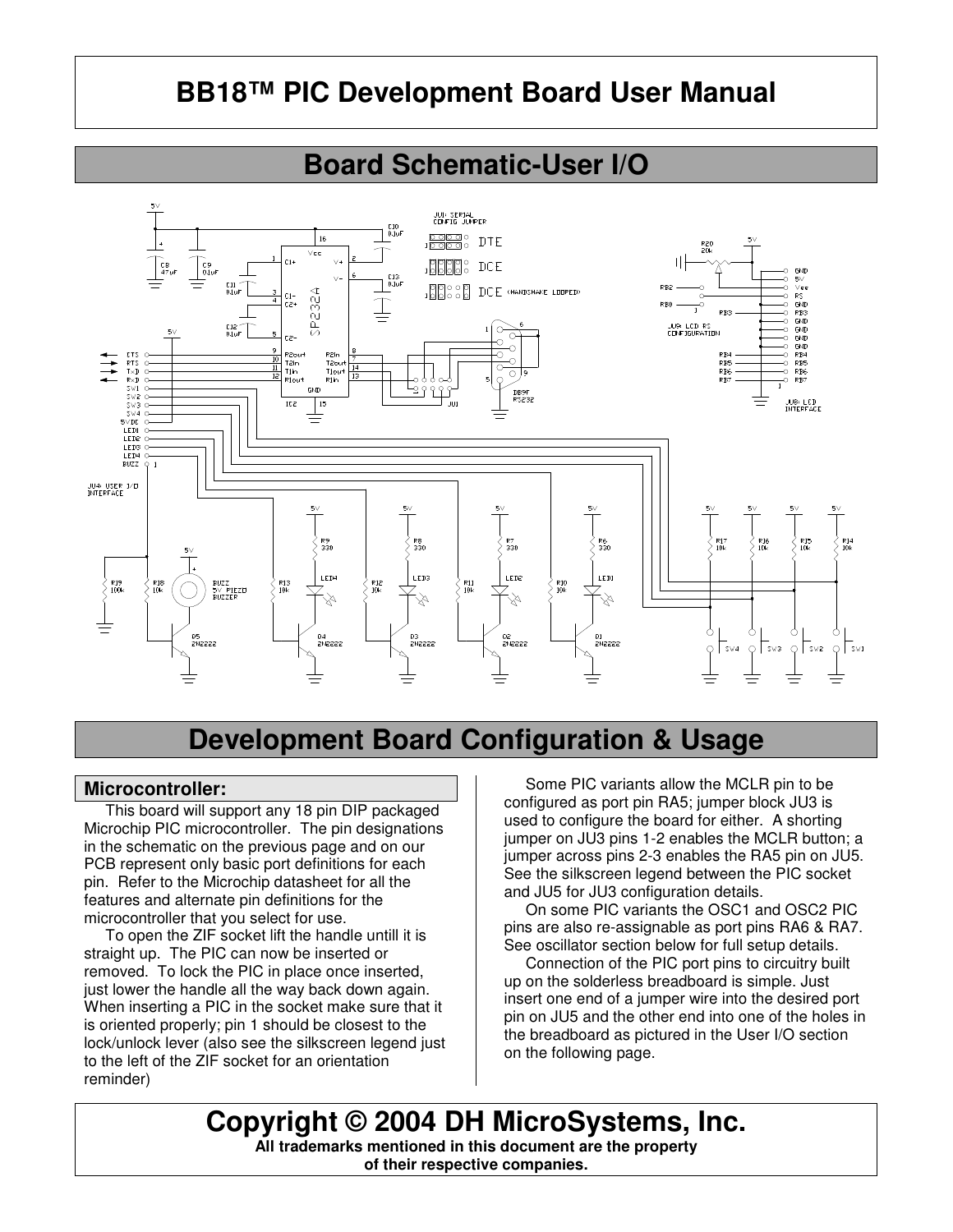#### **Oscillator Configuration:**

 This board supports all PIC oscillator modes: ceramic resonator, crystal, RC, and TTL oscillator (board ship with a 4MHZ ceramic resonator). Jumper block JU2 is used to configure the oscillator circuit. See the silkscreen legend between the heatsink and oscillator circuit for JU2 jumper configurations.

 On some PIC variants different oscillator options free up additional port pins: EC/RC mode frees up RA7; INT mode frees up both RA6 & RA7. See the Microchip datasheet for the PIC that you want to use to see what options are available.

 All oscillator circuit parts (both the IC and all discrete components) are socketed so they can be inserted and removed easily (no soldering required). Pertinent oscillator parts are R2, R3, C6, C7, X1, & IC3. Select these components per instructions found in Microchip datasheets for the microcontroller that you select for use.

#### **ICSP Port:**

 The PIC ICSP (in circuit serial programming) signals are brought out to a pin header JU7. The pin assignments for this header are clearly labeled on the silkscreen legend. The ICSP header is configured by the jumper block JU6 (located to its right). The PGM pin can be set to RB4 with a 1-2 jumper setting; RB3 can be set as PGM by a 2-3 jumper setting. Refer to the datasheet for your PIC to see which pin is defined as PGM for your device. A jumper across pins 4 & 5 connects the ICSP Vdd pin to the 5VDC power bus on the board (default  $=$ 4-5 unjumpered).

 In order to use the ICSP port you also need to have the MCLR pin setup as MCLR and not as RA5. To do this, make sure that JU3 has a jumper between pins 1 & 2.

 Note: If you are going to use the ICSP header to program your PIC, then your breadboard circuitry needs to isolate all attached ICSP signals properly (no isolation is designed into this board). Microchip has several ICSP related appnotes that you should read that discuss this matter.

#### **Power Supply:**

 A wall adapter is required to provide 9-12VDC power. The wall adapter needs to have a 2.1mm ID, 5MM OD plug with a positive center conductor. If your wall adapter is the wrong polarity (i.e. center negative) then the board will not power up at all due to a diode protecting against reverse polarity.

To power up the board, attach the wall adapter to

the DC jack at upper left corner of the board then flip the power switch (also at the upper left corner) to the "on" position (see silkscreen). When the board is powered the power on LED D1 will light up indicating that 5VDC power is available on the board.

 This board ships with a TO-220 packaged 7805 voltage regulator with heatsink installed. There is also a footprint for a TO-92 packaged regulator should your design require it. Note: if you decide to add a TO-92 regulator, remove the TO-220 regulator first. Also keep in mind the current requirements of your circuitry plus the microcontroller when you are selecting an alternate voltage regulator (TO-92 packaged devices are typically only rated for 100mA output).

#### **User I/O (general):**

 User I/O components are accessed through the 1x14 pin socket JU4. Connections are made to this header through the use of jumper wires as shown in the picture below:



 The 4 push buttons are accessed through JU4 pins labeled SW1-SW4. The logic level on any of these pins when a button is not pressed is "1"; when a button is pressed the corresponding pin is pulled to a logic "0"

 The 4 LEDs are all buffered with 2N2222 NPN transistors to limit the current drawn by any PIC port pin attached. For any LED a logic "1" will turn it on and a logic "0" will turn it off. LEDs are accessed through JU4 pins labeled LED1-LED4.

 The buzzer is also driven by a 2N2222 transistor. It is accessed through the JU4 pin labeled BUZZ. A logic "1" on this pin will activate the buzzer, and a logic "0" will turn it off.

 The LEDs and buzzer can be tested by attaching a jumper between their pins the 5VDC pin.

**Copyright © 2004 DH MicroSystems, Inc. All trademarks mentioned in this document are the property**

**of their respective companies.**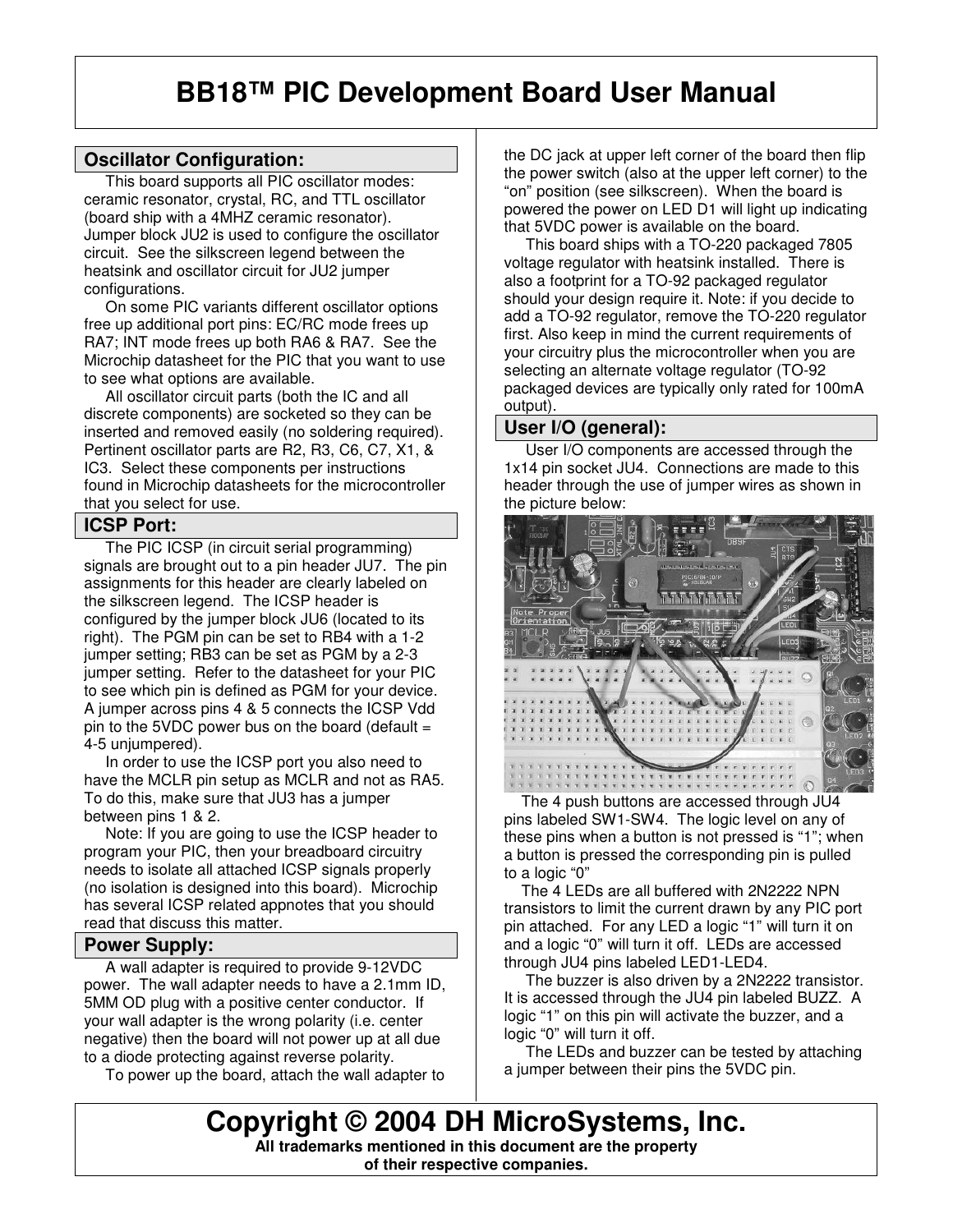#### **232 Interface:**

 This board offers a jumper-configurable RS232 interface to allow the user to connect it to a PC or to another similarly equipped prototyping board. Details regarding configuring this board as DTE or DCE can be found in the 232 interface section below.

#### **LCD Interface:**

 JU8, located on the bottom of this board, is setup to provide a 4 data bit, write only LCD interface for 1x16, 2x16, or 4x16 text based LCD display modules. We have also provided mounting holes and standoffs to secure your LCD in place. Use the inner holes for 1x16 and 2x16 displays; the outer holes are for 4x16 displays. Take care not to damage the LCD when it is attached to the board.

 The LCD RS signal can be set to RB0 or RB2 through the setting of jumper JU9 located to the right of JU8: 1-2 for RB0, 2-3 for RB2 (see silkscreen legend for details). The default setting is for RS=RB2. This jumper is provided to either free up RB2 for use as a UART pin (available on some PIC variants) or RB0 for use as an interrupt. RB3 through RB7 are also assigned to the LCD interface see the legend below JU8 for pin assignments keep these pin assignments in mind if you are using the LCD display in a project as these signals will not be available for other uses.

 LCD contrast is adjusted by turning R20 located to the left of JU8.

## **232 Serial Interface Configuration**



#### **232 Interface Notes:**

 Note: the arrows in the above figure denote the signal direction between the processor and the DB9 connector. For example, the arrow on the TxD line shows it going to the DB9F connector from the processor; the arrow on the RxD line shows it going to the processor from the DB9F connector.

#### **JU1 Jumper Settings:**

 **DTE**: Setting the JU1 jumpers as shown in the left figure above setups the DB9 in a DTE configuration. This configuration can be used to connect to another prototyping board configured as DCE. Note: while this configuration is labeled DTE, obviously the gender of the DB9 connector is not male. However, if one attaches a DB9M to DB9M straight-through wired serial cable to the DB9F

connector on the PCB, then the signals and gender on the opposite end of the serial cable is appropriate for DTE and can be plugged directly into a DCE configured board.

 **DCE**: Setting the JU1 jumpers as shown in the center figure above setups the DB9 in a DCE configuration. This configuration can be used to connect to a PC serial port or another prototyping board configured as DTE. To connect to a PC use a straight-through wired DB9M to DB9F serial cable.

 Both of the first examples have active RTS & CTS signals for half-duplex operation. The last figure above is DCE which is fully handshake looped (RTS and CTS lines are now shorted together). This configuration can be used for full-duplex serial communication with a PC; a similar arrangement can be used in the first DTE configuration.

**Copyright © 2004 DH MicroSystems, Inc. All trademarks mentioned in this document are the property of their respective companies.**